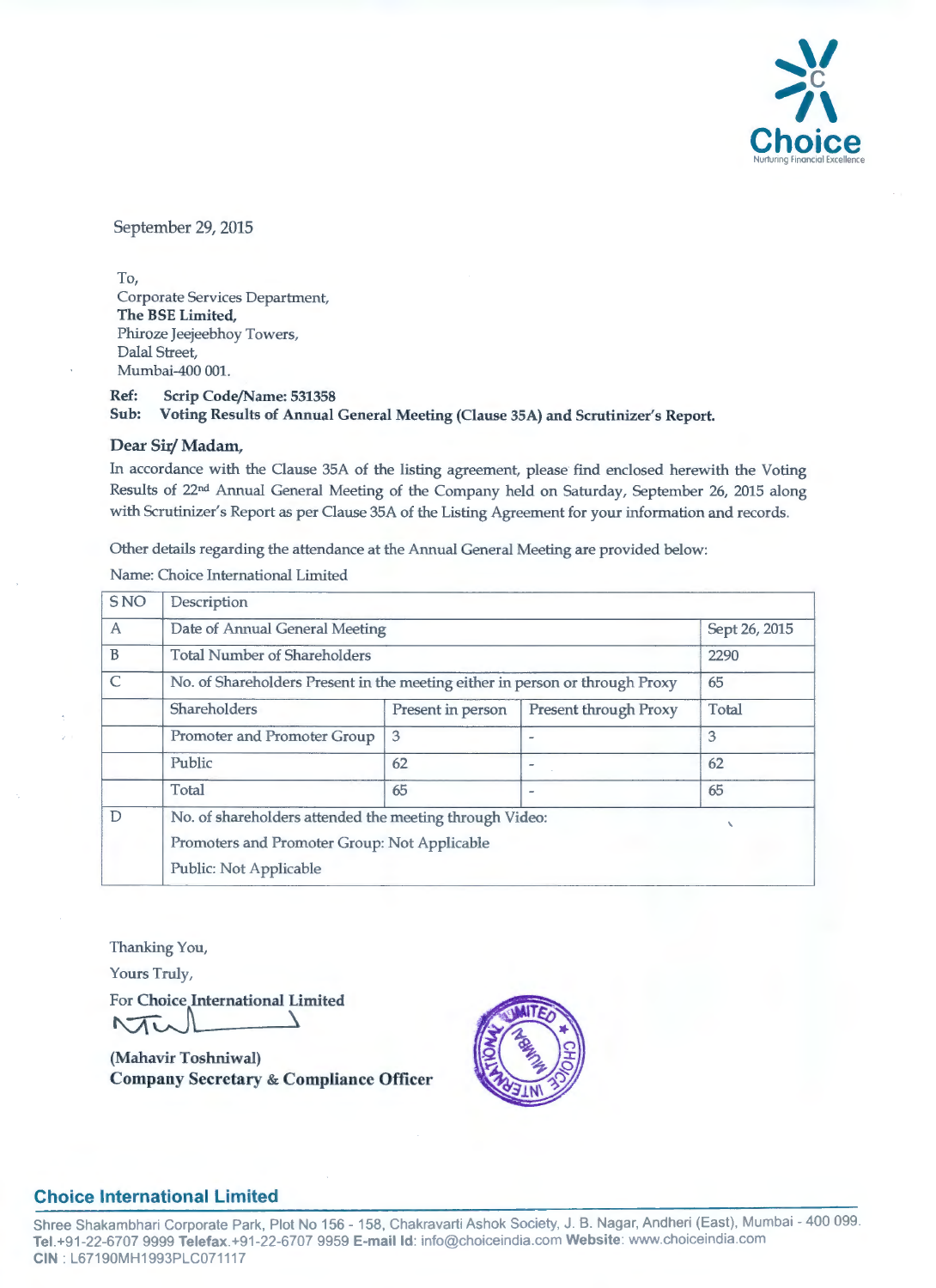# **CHOICE INTERNATIONAL LIMITED**

# **Listing Agreement- Clause 35A Report**

#### *Resolution 1: Ordinary Resolution*

*To Consider and adopt the audited Balance Sheet as at March 31, 2015, the Statement of Profit and Loss Account for the year ended on that date and the reports of the Directors and Auditors thereon.* 

| Promoter/public                    | No.of<br>shares<br>held<br>(1) | No.of<br>votes<br>polled<br>(2) | %of votes<br>polled on<br>outstandi<br>ng shares<br>$(3)=(2)/(1)$<br>100 | No.of<br>$votes$ -in<br>favour<br>(4) | No.o<br>f<br>votes<br>-<br>again<br>st<br>(5) | %of votes<br>in favour<br>on votes<br>polled<br>$(6)=(4)/(2)$<br>100 | %of votes<br>in against<br>on votes<br>polled<br>$(7)=(5)/(2)$<br>100 |
|------------------------------------|--------------------------------|---------------------------------|--------------------------------------------------------------------------|---------------------------------------|-----------------------------------------------|----------------------------------------------------------------------|-----------------------------------------------------------------------|
| Promoter and<br>promoter group     | 4686527                        | 3236527                         | 69.06                                                                    | 3236527                               | <b>NIL</b>                                    | 100                                                                  | <b>NIL</b>                                                            |
| Public<br>institutional<br>holders | <b>NIL</b>                     | <b>NIL</b>                      | <b>NIL</b>                                                               | <b>NIL</b>                            | <b>NIL</b>                                    | <b>NIL</b>                                                           | <b>NIL</b>                                                            |
| Public-others                      | 5318273                        | 769863                          | 14.47                                                                    | 769863                                | <b>NIL</b>                                    | 100                                                                  | <b>NIL</b>                                                            |
| <b>TOTAL</b>                       | 10004800                       | 4006390                         | 40.04                                                                    | 4006390                               | <b>NIL</b>                                    | 100                                                                  | <b>NIL</b>                                                            |

*Resolution 2: Ordinary Resolution* 

*To declare and sanction the payment of final dividend of 10% i. e. Re. 1/- per share on equity shares of the Company for the Financial Year 2014-15.* 

| Promoter/public                    | No.of<br>shares<br>held<br>(1) | No.of<br>votes<br>polled<br>(2) | %of votes<br>polled on<br>outstandin<br>g shares<br>$(3)=(2)/(1)$<br>100 | No.of<br>$votes$ -in<br>favour<br>(4) | No.o<br>f<br>votes<br>$\overline{\phantom{0}}$<br>again<br>st<br>(5) | %of votes<br>in favour<br>on votes<br>polled<br>$(6)=(4)/(2)$<br>100 | %of votes<br>in against<br>on votes<br>polled<br>$(7)=(5)/(2)$<br>100 |
|------------------------------------|--------------------------------|---------------------------------|--------------------------------------------------------------------------|---------------------------------------|----------------------------------------------------------------------|----------------------------------------------------------------------|-----------------------------------------------------------------------|
| Promoter and<br>promoter group     | 4686527                        | 3236527                         | 69.06                                                                    | 3236527                               | <b>NIL</b>                                                           | 100                                                                  | <b>NIL</b>                                                            |
| Public<br>institutional<br>holders | <b>NIL</b>                     | <b>NIL</b>                      | <b>NIL</b>                                                               | <b>NIL</b>                            | <b>NIL</b>                                                           | <b>NIL</b>                                                           | <b>NIL</b>                                                            |
| Public-others                      | 5318273                        | 769863                          | 14.47                                                                    | 769863                                | <b>NIL</b>                                                           | 100                                                                  | <b>NIL</b>                                                            |
| <b>TOTAL</b>                       | 10004800                       | 4006390                         | 40.04                                                                    | 4006390                               | <b>NIL</b>                                                           | 100                                                                  | <b>NIL</b>                                                            |

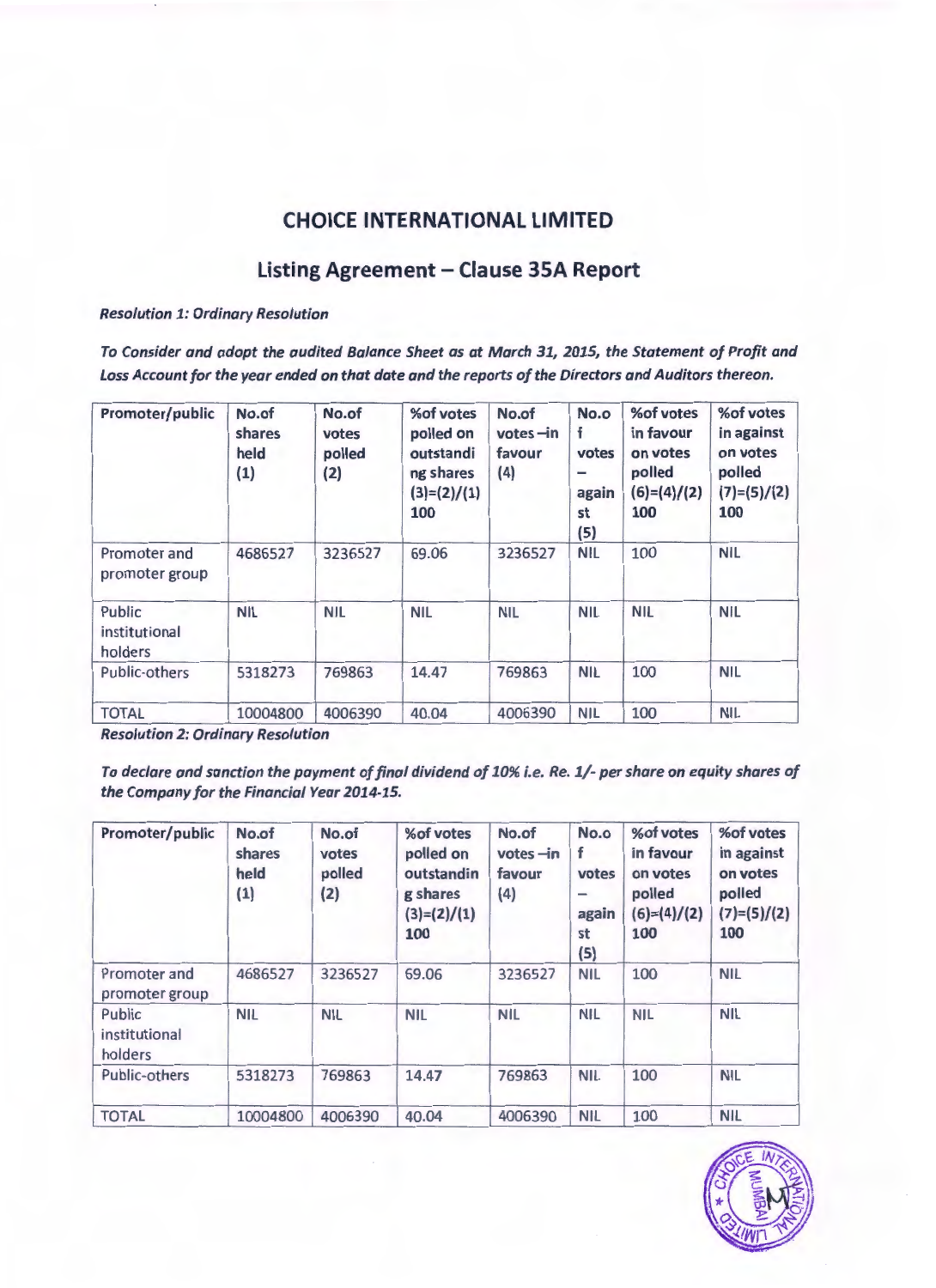#### Resolution 3: Ordinary Resolution

To appoint a Director in place of Mr. Ajay Kejriwal (DIN 03051841} who retires by rotation and, being eligible, offers himself for re-appointment.

| Promoter/public                    | No.of<br>shares<br>held<br>(1) | No.of<br>votes<br>polled<br>(2) | %of votes<br>polled on<br>outstandin<br>g shares<br>$(3)=(2)/(1)$<br>100 | No.of<br>$votes$ -in<br>favour<br>(4) | No.of<br>votes<br>$\qquad \qquad$<br>agains<br>t<br>(5) | %of votes<br>in favour<br>on votes<br>polled<br>$(6)=(4)/(2)$<br>100 | %of<br>votes in<br>against<br>on votes<br>polled<br>$(7)=(5)/($<br>2)<br>100 |
|------------------------------------|--------------------------------|---------------------------------|--------------------------------------------------------------------------|---------------------------------------|---------------------------------------------------------|----------------------------------------------------------------------|------------------------------------------------------------------------------|
| Promoter and<br>promoter group     | 4686527                        | 3236527                         | 69.06                                                                    | 3236527                               | <b>NIL</b>                                              | 100                                                                  | <b>NIL</b>                                                                   |
| Public<br>institutional<br>holders | <b>NIL</b>                     | <b>NIL</b>                      | <b>NIL</b>                                                               | <b>NIL</b>                            | <b>NIL</b>                                              | <b>NIL</b>                                                           | <b>NIL</b>                                                                   |
| Public-others                      | 5318273                        | 769863                          | 14.47                                                                    | 769863                                | <b>NIL</b>                                              | 100                                                                  | <b>NIL</b>                                                                   |
| <b>TOTAL</b>                       | 10004800                       | 4006390                         | 40.04                                                                    | 4006390                               | <b>NIL</b>                                              | 100                                                                  | <b>NIL</b>                                                                   |

Resolution 4: Ordinary Resolution

Appointment of Auditors

| Promoter/public                    | No.of<br>shares<br>held<br>(1) | No.of<br>votes<br>polled<br>(2) | % of votes<br>polled on<br>outstanding<br>shares<br>$(3)=(2)/(1)$<br>100 | No.of<br>$votes$ -in<br>favour<br>(4) | No.of<br>votes<br>$\hspace{0.5cm}$<br>agains<br>t<br>(5) | %of votes<br>in favour<br>on votes<br>polled<br>$(6)=(4)/(2)$<br>100 | %of<br>votes in<br>against<br>on votes<br>polled<br>$(7)=(5)/($<br>2)<br>100 |
|------------------------------------|--------------------------------|---------------------------------|--------------------------------------------------------------------------|---------------------------------------|----------------------------------------------------------|----------------------------------------------------------------------|------------------------------------------------------------------------------|
| Promoter and<br>promoter group     | 4686527                        | 3236527                         | 69.06                                                                    | 3236527                               | <b>NIL</b>                                               | 100                                                                  | <b>NIL</b>                                                                   |
| Public<br>institutional<br>holders | <b>NIL</b>                     | <b>NIL</b>                      | <b>NIL</b>                                                               | <b>NIL</b>                            | <b>NIL</b>                                               | <b>NIL</b>                                                           | <b>NIL</b>                                                                   |
| Public-others                      | 5318273                        | 769863                          | 14.47                                                                    | 769863                                | <b>NIL</b>                                               | 100                                                                  | <b>NIL</b>                                                                   |
| <b>TOTAL</b>                       | 10004800                       | 4006390                         | 40.04                                                                    | 4006390                               | <b>NIL</b>                                               | 100                                                                  | <b>NIL</b>                                                                   |

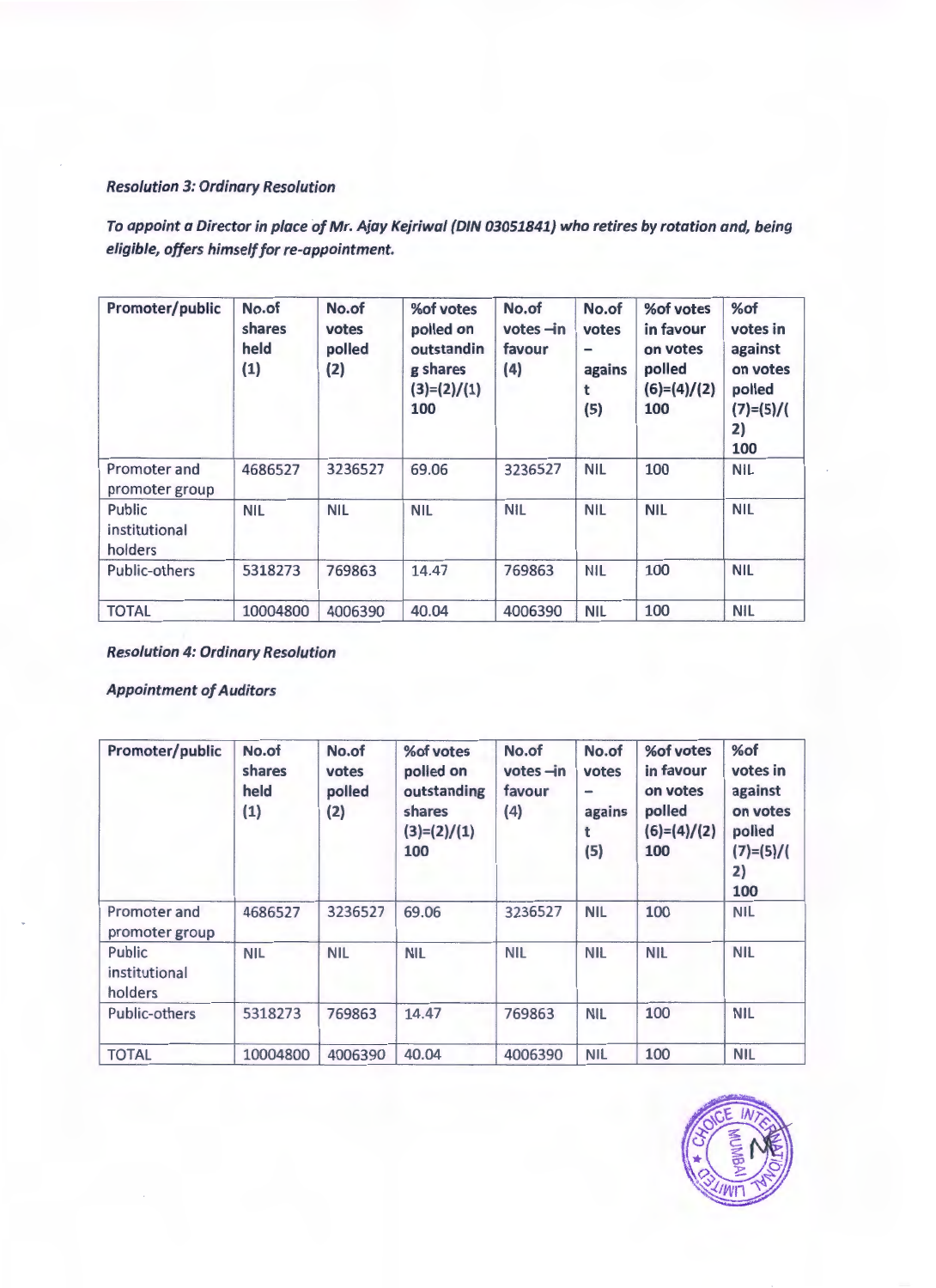#### *Resolution 5: Special Resolution*

| Promoter/public                    | No.of<br>shares<br>held<br>(1) | No.of<br>votes<br>polled<br>(2) | %of votes<br>polled on<br>outstanding<br>shares<br>$(3)=(2)/(1)$<br>100 | No.of<br>$votes$ -in<br>favour<br>(4) | No.of<br>votes<br>$\overline{\phantom{0}}$<br>agains<br>t<br>(5) | %of votes<br>in favour<br>on votes<br>polled<br>$(6)=(4)/(2)$<br>100 | %of<br>votes in<br>against<br>on votes<br>polled<br>$(7)=(5)/($<br>2)<br>100 |
|------------------------------------|--------------------------------|---------------------------------|-------------------------------------------------------------------------|---------------------------------------|------------------------------------------------------------------|----------------------------------------------------------------------|------------------------------------------------------------------------------|
| Promoter and<br>promoter group     | 4686527                        | 3236527                         | 69.06                                                                   | 3236527                               | <b>NIL</b>                                                       | 100                                                                  | <b>NIL</b>                                                                   |
| Public<br>institutional<br>holders | <b>NIL</b>                     | <b>NIL</b>                      | <b>NIL</b>                                                              | <b>NIL</b>                            | <b>NIL</b>                                                       | <b>NIL</b>                                                           | <b>NIL</b>                                                                   |
| Public-others                      | 5318273                        | 769863                          | 14.47                                                                   | 769863                                | <b>NIL</b>                                                       | 100                                                                  | <b>NIL</b>                                                                   |
| <b>TOTAL</b>                       | 10004800                       | 4006390                         | 40.04                                                                   | 4006390                               | <b>NIL</b>                                                       | 100                                                                  | <b>NIL</b>                                                                   |

#### *Issue of Non-convertible Debentures on a Private Placement basis*

#### *Resolution 6: Special Resolution*

# *Maintenance of the Register of Members and related books at a place other than the Registered Office of the Company*

| Promoter/public                    | No.of<br>shares<br>held<br>(1) | No.of<br>votes<br>polled<br>(2) | %of votes<br>polled on<br>outstanding<br>shares<br>$(3)=(2)/(1)$<br>100 | No.of<br>$votes - in$<br>favour<br>(4) | No.of<br>votes<br>$\overline{\phantom{0}}$<br>agains<br>(5) | %of votes<br>in favour<br>on votes<br>polled<br>$(6)=(4)/(2)$<br>100 | %of<br>votes in<br>against<br>on votes<br>polled<br>$(7)=(5)/($<br>2)<br>100 |
|------------------------------------|--------------------------------|---------------------------------|-------------------------------------------------------------------------|----------------------------------------|-------------------------------------------------------------|----------------------------------------------------------------------|------------------------------------------------------------------------------|
| Promoter and<br>promoter group     | 4686527                        | 3236527                         | 69.06                                                                   | 3236527                                | <b>NIL</b>                                                  | 100                                                                  | <b>NIL</b>                                                                   |
| Public<br>institutional<br>holders | <b>NIL</b>                     | <b>NIL</b>                      | <b>NIL</b>                                                              | <b>NIL</b>                             | <b>NIL</b>                                                  | <b>NIL</b>                                                           | <b>NIL</b>                                                                   |
| Public-others                      | 5318273                        | 769863                          | 14.47                                                                   | 769863                                 | <b>NIL</b>                                                  | 100                                                                  | <b>NIL</b>                                                                   |
| <b>TOTAL</b>                       | 10004800                       | 4006390                         | 40.04                                                                   | 4006390                                | <b>NIL</b>                                                  | 100                                                                  | <b>NIL</b>                                                                   |

Note: All the aforesaid resolution were passed with requisite majority.

For Choice International Limited

Mu

(Mahavir Toshniwal)

Company Secretary & Compliance Officer

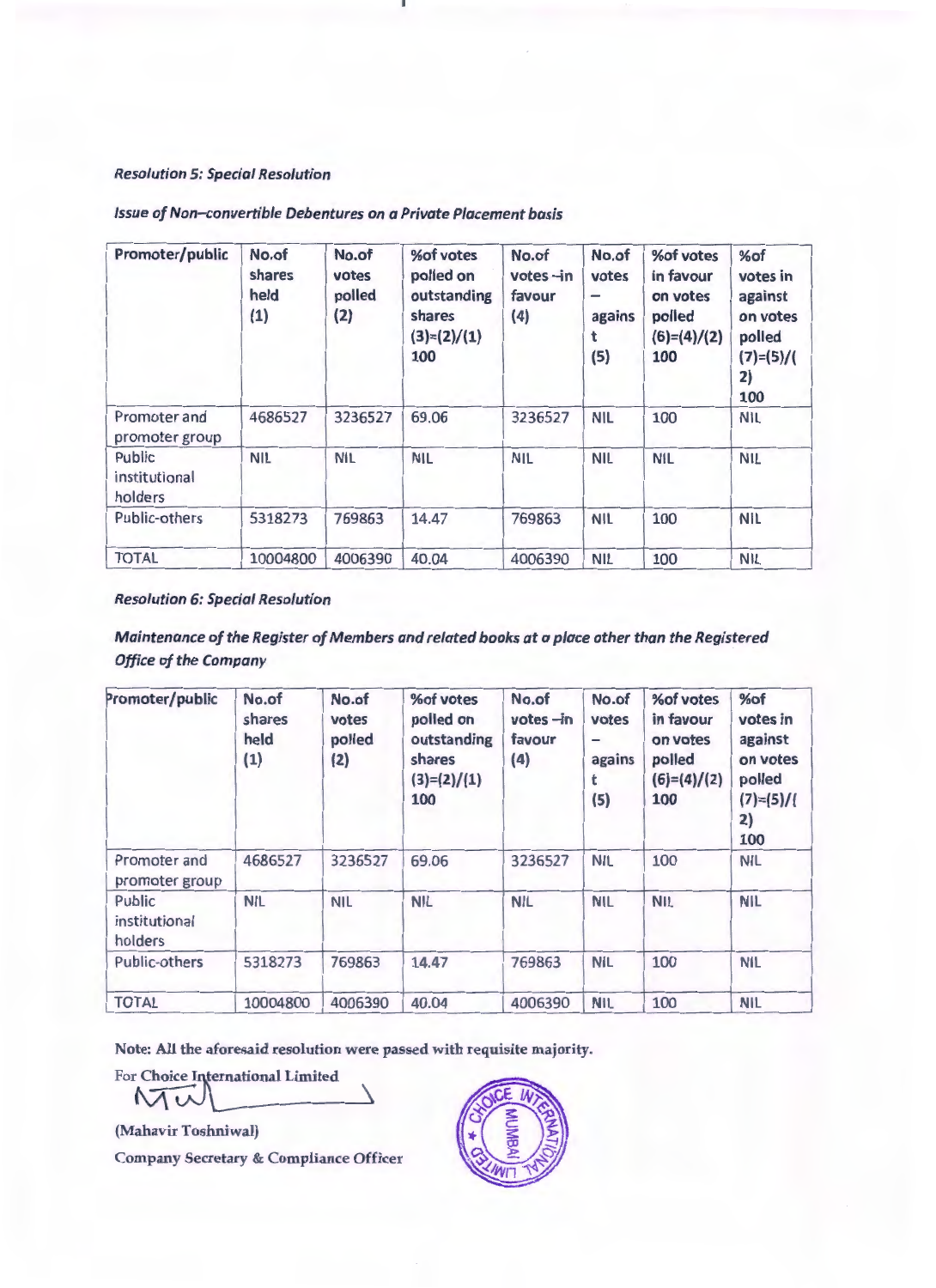# The Managing Director Choice International Limited

Shree Shakambhari corporate park, 156 158, Chakravorty Ashok Society, J.B. Nagar, Andheri (E), Mumbai - 400099

Dear Sir,

# Sub: Result of E-voting & Poll

This is with reference to our appointment to scrutinizing the e-voting and voting on poll at the 22ndAnnual General Meeting of the Members of the Company held on September 26, 2015.

We are enclosing herewith the following;

- 1. Report of the Scrutinizer on e-voting
- 2. Result of Poll results at the AGM
- 3. Consolidated Results of e-voting and Poll

Trust you will find the same in order. We will, however, be happy to answer your queries, if any, on the same.

Thanking you,

Yours faithfully, For R M Mimani & Associates LLP [Company Secretaries]

.

MANOJ MIMANI Partner ACS No.17083 CPNo.11601



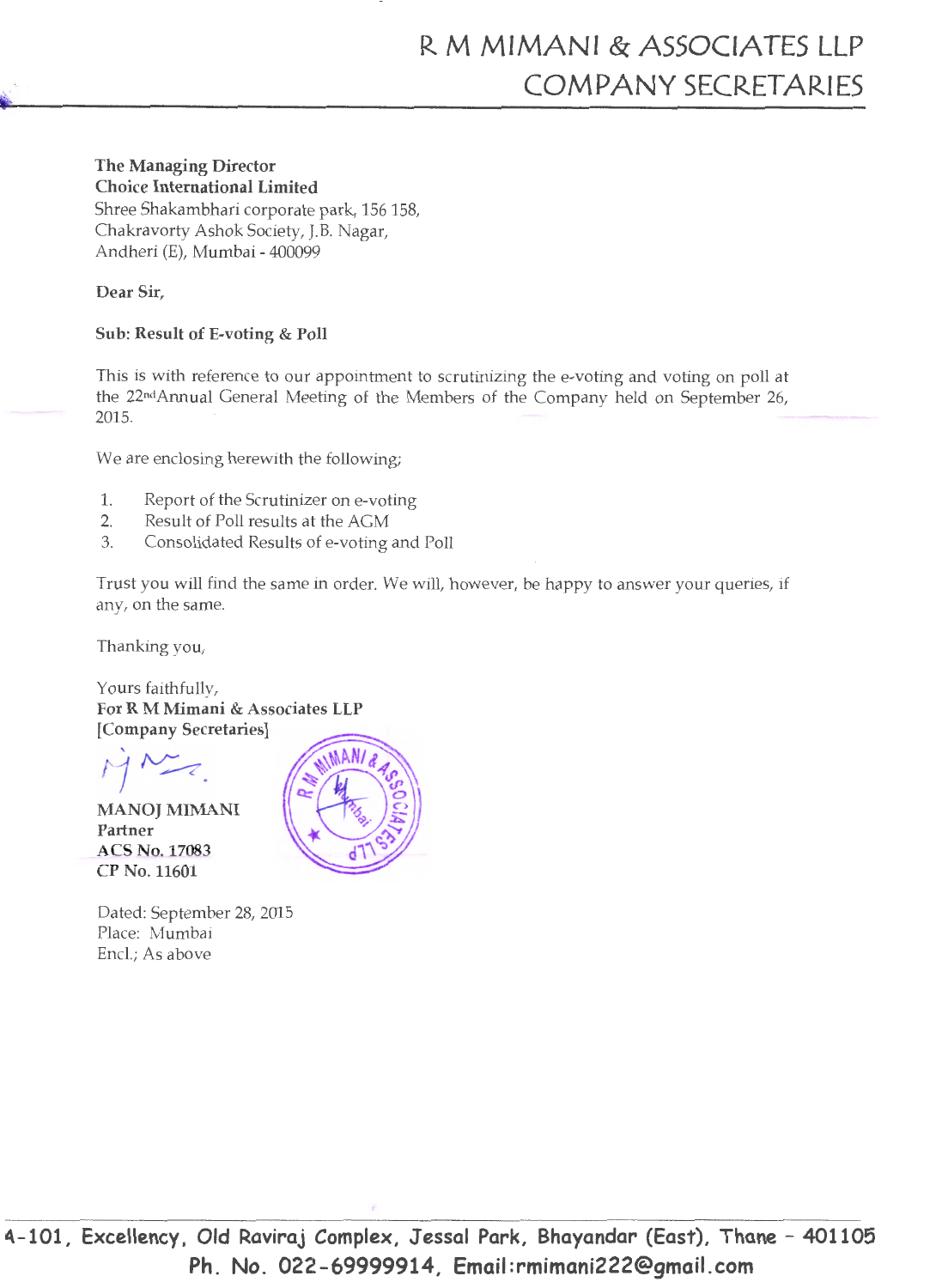# I - Report on results of e-voting

#### Summary of e-voting Results

| EVSN Reference No. | 150902033                                |
|--------------------|------------------------------------------|
| Voting Start Date  | September 22, 2015 at 9.00 A M           |
| Voting End Date    | September 25, 2015 at $5.00 \text{ P M}$ |

| Item No.<br>of the<br>Agenda | Voted in favour           |                 | Voted against             |                 | Abstained                 |                 |
|------------------------------|---------------------------|-----------------|---------------------------|-----------------|---------------------------|-----------------|
|                              | No. of<br>folios<br>voted | No. of<br>votes | No. of<br>folios<br>voted | No. of<br>votes | No. of<br>folios<br>voted | No. of<br>votes |
|                              | 31                        | 3,994,425       | Nil                       | Nil             | Nil                       | Nil             |
| 2                            | 31                        | 3,994,425       | Nil                       | Nil             | Nil                       | Nil             |
| 3                            | 31                        | 3,994,425       | Nil                       | Nil             | Nil                       | Nil             |
| 4                            | 31                        | 3,994,425       | Ni <sub>l</sub>           | Nil             | Nil                       | Nil             |
| 5                            | 31                        | 3,994,425       | Nil                       | Nil             | Nil                       | Nil             |
| 6                            | 31                        | 3,994,425       | Nil                       | Nil             | Nil                       | Nil             |

# For R M Mimani & Associates LLP

[Company Secretaries]<br>  $\bigvee$ 

MANOJ MIMANI Partner ACS No. 17083 CP No. 11601



Dated: September 28, 2015 Place: Mumbai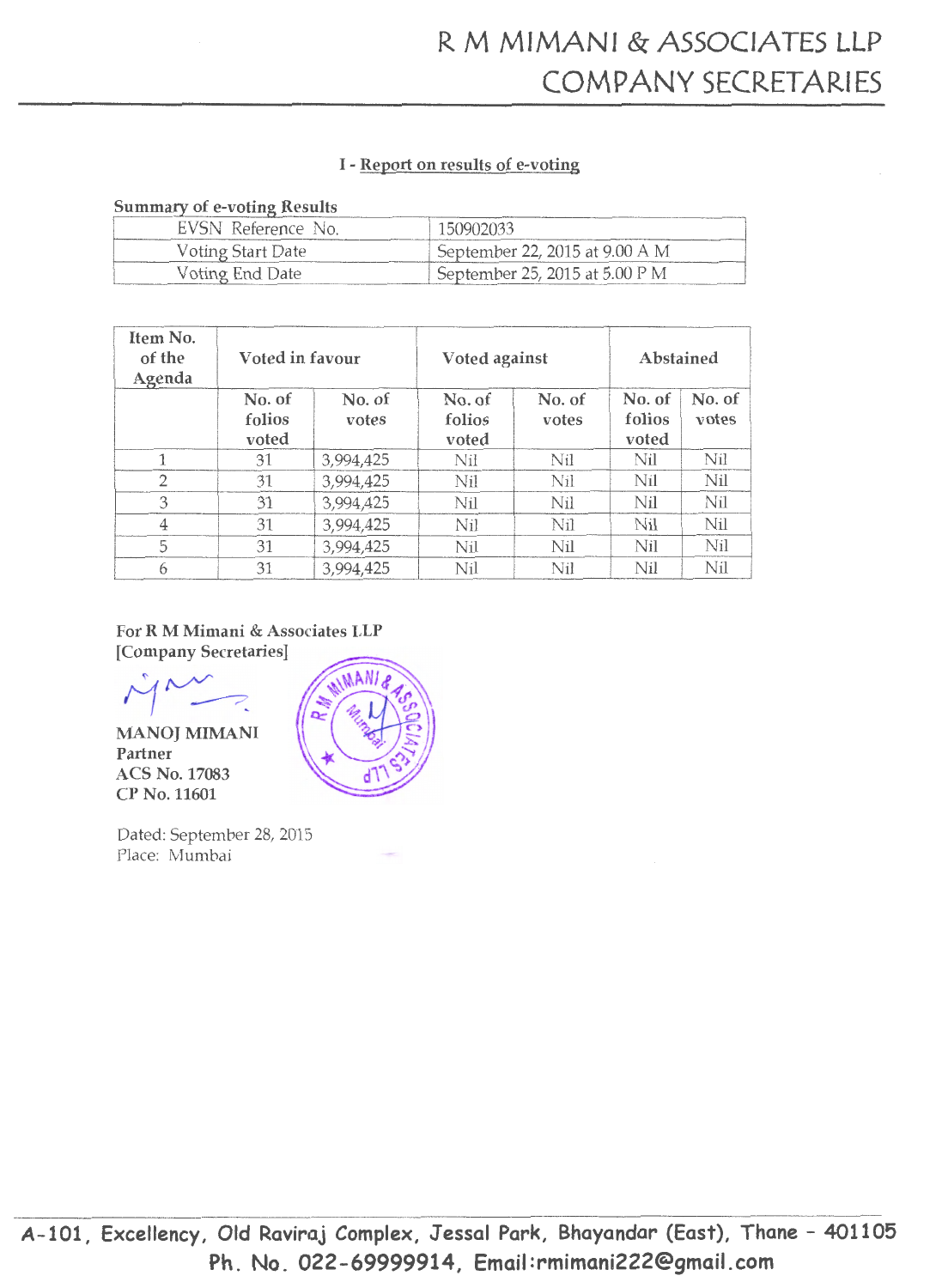# II: Report of Scrutinizer on Poll

# FORM No. MGT-13

Report of Scrutinizer(s) *[Pursuant to rule section 109 of the Companies Act, 2013 and rule 21(2)* of the Companies (Management and Administration) Rules, 2014]

The Managing Director Choice International Limited Shree Shakambhari Corporate Park, 156-158, Chakravorty Ashok Society, J.B. Nagar, Andheri (E), Mumbai - 400099

# Ref.: 22ndAnnual General Meeting of the Equity Shareholders of Choice International Limited held on September 26, 2015

Dear Sir,

I, Manoj Mimani Partner of R M Mimani & Associates LLP (Company Secretaries), appointed as Scrutinizer for the purpose of the poll taken on the below mentioned resolutions at the22ndAnnual General Meeting of the Shareholders of Choice International Limited, held on September 26, 2015 at 12.30 p.m. at Anchorage Hall, Hotel Suba International, 211, Chakala Sahar Road, Andheri (East), Mumbai-400099and submit my report as under:

- 1. After the time fixed for closing of the poll by the Chairman, One ballot box kept for polling was locked in my presence with due identification mark placed by me.
- 2. The locked ballot box was subsequently opened in my presence and poll papers were diligently scrutinized. The poll papers were reconciled with the records maintained by the Company /Registrar and Transfer Agents of the Company and the authorizations/proxies lodged with the Company.
- 3. The poll papers, which were incomplete and/ or which were otherwise found defective have been treated as invalid and kept separately.
- 4. The result of the Poll is as under:
- (1) Adoption of the audited financial statement of the Company for the financial year ended March 31, 2015, the reports of the Board of Directors and Auditors thereon (i) Voted in favour of the resolution:

| Number of members present and<br>voting (in person or by proxy) | Number of shares for<br>votes cast by them | % of total<br>number of |  |
|-----------------------------------------------------------------|--------------------------------------------|-------------------------|--|
|                                                                 |                                            | valid votes cast        |  |
|                                                                 | 11965                                      | F ( H )                 |  |
|                                                                 |                                            |                         |  |
| (ii) Voted <b>against</b> the resolution:                       |                                            |                         |  |
| Number of members present and<br>voting (in person or by proxy) | Number of shares for<br>votes cast by them | % of total<br>number of |  |

A-101, Excellency, Old Raviraj Complex, Jessal Park, Bhayandar (East), Thane- 401105 Ph. No. 022-69999914, Email:rmimani222@gmail.com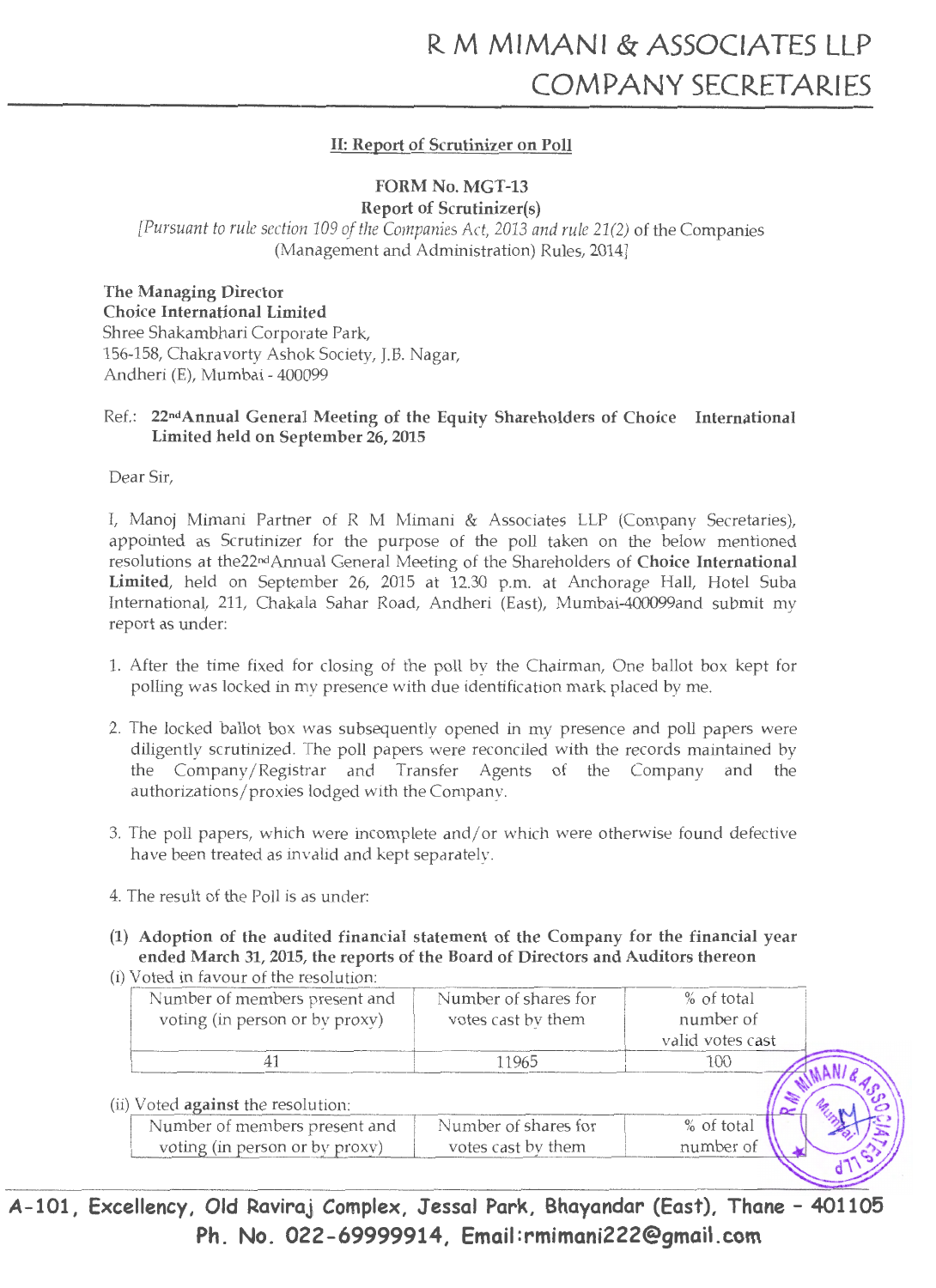# R M MIMANI & ASSOCIATES LLP COMPANY SECRETARIES

|          |                                   | valid votes cast |
|----------|-----------------------------------|------------------|
| ĿТ<br>NП | NШ<br>________<br>_______________ | Vil              |

#### (iii) Invalid votes:

| Number of members present and  | Number of shares for |
|--------------------------------|----------------------|
| voting (in person or by proxy) | votes cast by them   |
|                                | Nil                  |

#### (2) Declaration of Dividend for the financial year ended on March 31, 2015

(i) Voted in favour of the resolution:

| Number of members present and  | Number of shares for | % of total       |
|--------------------------------|----------------------|------------------|
| voting (in person or by proxy) | votes cast by them   | number of        |
|                                |                      | valid votes cast |
|                                | 11965                | 100              |

#### (ii) Voted against the resolution:

| Number of members present and  | Number of shares for | % of total       |
|--------------------------------|----------------------|------------------|
| voting (in person or by proxy) | votes cast by them   | number of        |
|                                |                      | valid votes cast |
|                                | Nil                  | Nil              |

#### (iii) Invalid votes:

| Number of members present and  | Number of shares for |
|--------------------------------|----------------------|
| voting (in person or by proxy) | votes cast by them   |
|                                | Vil                  |

# (3) Appointment of Director in place of Mr. Ajay Kejriwal (DIN: 03051841), who retires by rotation and being eligible, offers himself for re-appointment

(i) Voted in favour of the resolution:

| Number of members present and  | Number of shares for | % of total       |
|--------------------------------|----------------------|------------------|
| voting (in person or by proxy) | votes cast by them   | number of        |
|                                |                      | valid votes cast |
|                                | 11965                | $(\mathcal{H})$  |

# (ii) Voted against the resolution:

| Number of members present and<br>voting (in person or by proxy) | Number of shares for<br>votes cast by them | $%$ of total<br>number of |
|-----------------------------------------------------------------|--------------------------------------------|---------------------------|
|                                                                 |                                            | valid votes cast          |
| ∖il                                                             | Nil                                        |                           |

# (iii) Invalid votes:

| Number of members present and  | Number of shares for |
|--------------------------------|----------------------|
| voting (in person or by proxy) | votes cast by them   |
|                                | Nil                  |

(4) Appointment of Statutory auditor of the Company for 2015-16 and fix their remuneration.

A-101, Excellency, Old Raviraj Complex, Jessal Park, Bhayandar (East), Thane- 401105 Ph. No. 022-69999914, Email:rmimani222@gmail.com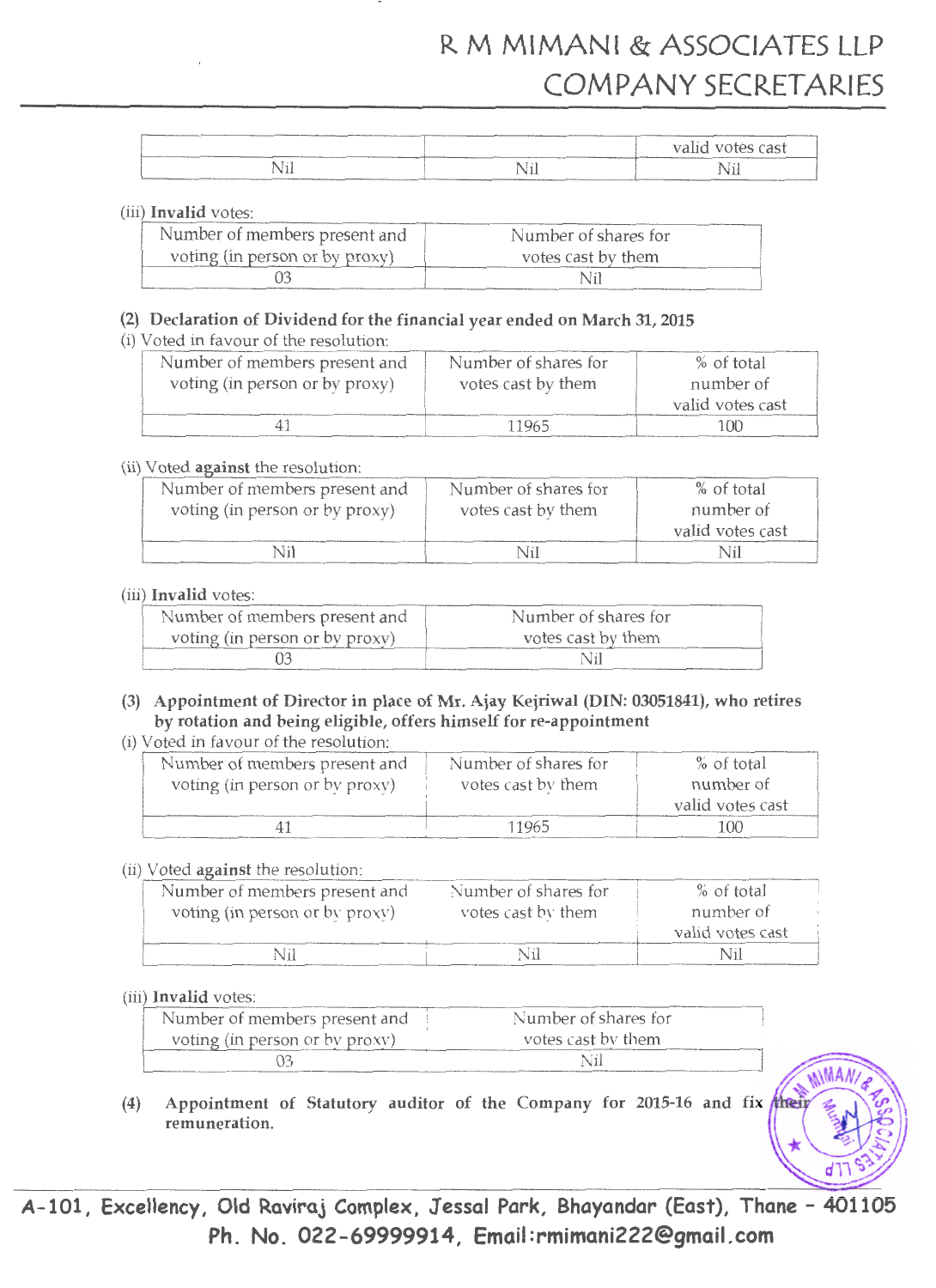# (i) Voted in favour of the resolution·

| Number of members present and  | Number of shares for | $%$ of total     |
|--------------------------------|----------------------|------------------|
| voting (in person or by proxy) | votes cast by them   | number of        |
|                                |                      | valid votes cast |
|                                | 11965                | 100              |

# $(ii)$  Voted against the resolution:

| Number of members present and  | Number of shares for | % of total       |
|--------------------------------|----------------------|------------------|
| voting (in person or by proxy) | votes cast by them   | number of        |
|                                |                      | valid votes cast |
|                                |                      |                  |

# (iii) Invalid votes:

| Number of members present and  | Number of shares for |
|--------------------------------|----------------------|
| voting (in person or by proxy) | votes cast by them   |
|                                | Nii                  |

# (5) Issue of Non-convertible Debentures on a Private Placement basis.

# (i) Voted in favour of the resolution:

| Number of members present and  | Number of shares for | % of total       |
|--------------------------------|----------------------|------------------|
| voting (in person or by proxy) | votes cast by them   | number of        |
|                                |                      | valid votes cast |
|                                | 11965                | 700              |

# (ii) Voted against the resolution:

| Number of members present and  | Number of shares for | % of total                    |
|--------------------------------|----------------------|-------------------------------|
| voting (in person or by proxy) | votes cast by them   | number of<br>valid votes cast |
|                                |                      | N 11                          |

# (iii) Invalid votes:

| Number of members present and  | Number of shares for |
|--------------------------------|----------------------|
| voting (in person or by proxy) | votes cast by them   |
|                                |                      |

# (6) Maintenance of the Register of Members and related books at a place other than the Registered Office of the Company.

# (i) Voted in favour of the resolution·

| Number of members present and  | Number of shares for | % of total       |
|--------------------------------|----------------------|------------------|
| voting (in person or by proxy) | votes cast by them   | number of        |
|                                |                      | valid votes cast |
|                                | 11965                |                  |

# (ii) Voted against the resolution:

| Number of members present and<br>voting (in person or by proxy) | Number of shares for<br>votes cast by them | % of to al<br>number of<br>valid vote; |
|-----------------------------------------------------------------|--------------------------------------------|----------------------------------------|
|                                                                 |                                            |                                        |
|                                                                 |                                            |                                        |

A-101, Excellency, Old Raviraj Complex, Jessal Park, Bhayandar (East), Thane Ph. No. 022-69999914, Email:rmimani222@gmail.com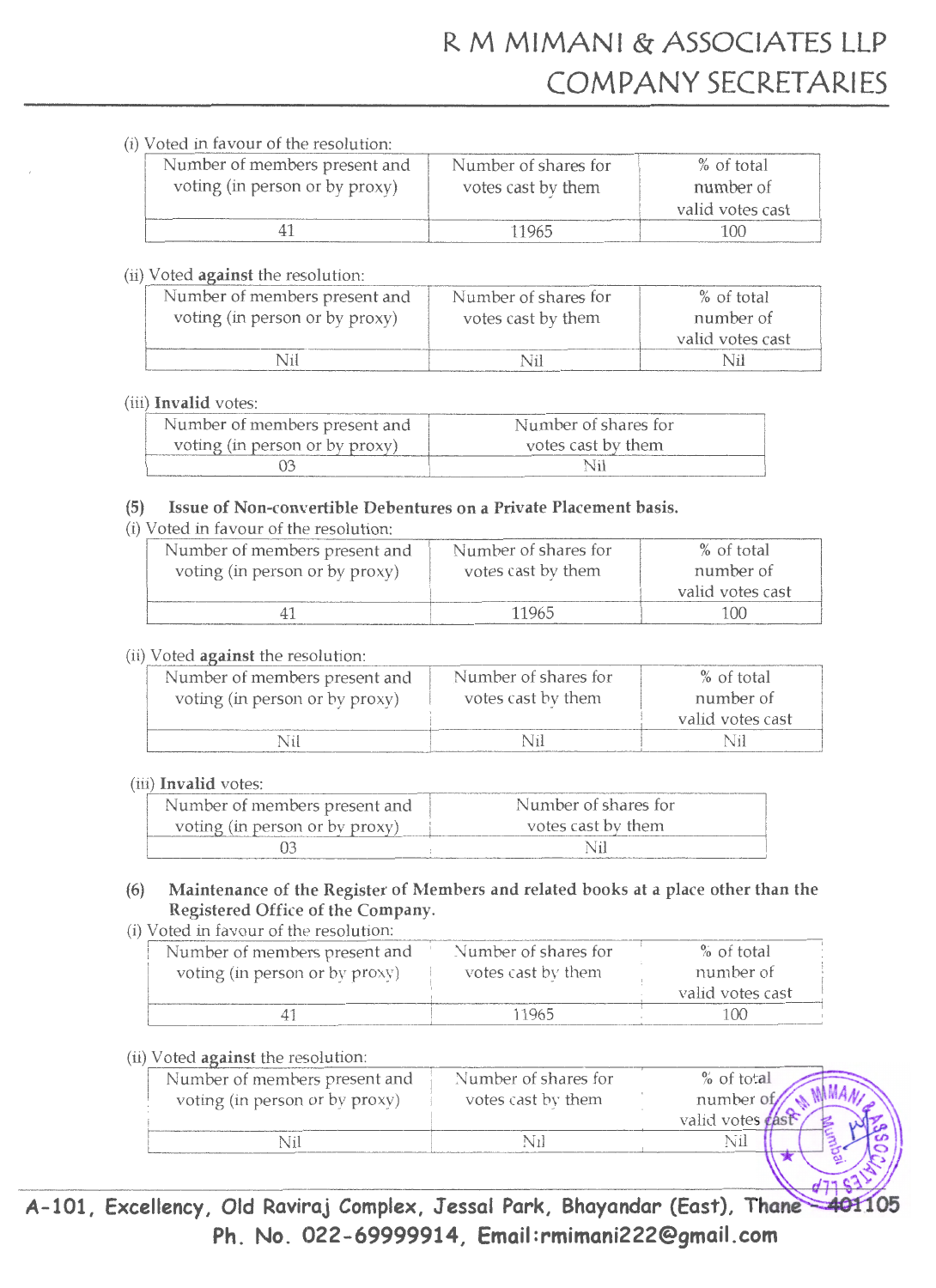# (iii) Invalid votes:

| Number of members present and  | Number of shares for |
|--------------------------------|----------------------|
| voting (in person or by proxy) | votes cast by them   |
|                                | Nil                  |

- 5. Soft copy of the list of equity shareholders who voted "FOR", "AGAINST" and those whose votes were declared invalid for each resolution is handed over to the Company Secretary of the Company.
- 6. The poll papers and all other relevant records were sealed and handed over to the Company Secretary of the Company keeping in safe record.

# For R M Mimani & Associates LLP

[Company Secretaries]

 $i^{\mathcal{M}}$  $M^{N-1}$ 

MANOJ MIMANI Partner ACS No. 17083 CP No.11601 Dated: September 28, 2015 Place: Mumbai



 $\mathbf{I}$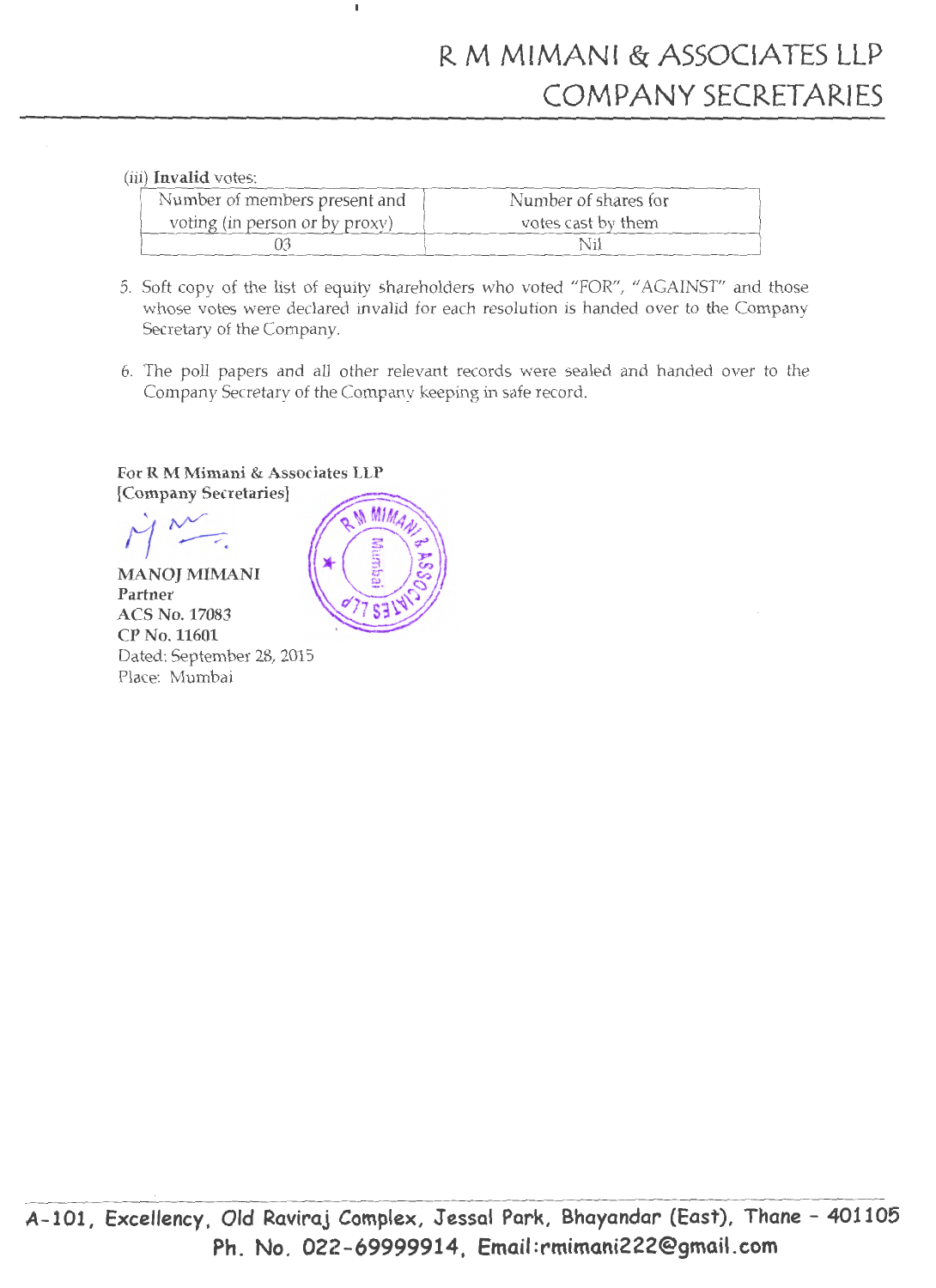# III - Report on consolidated results

 $\mathbf{I}$ 

Based on result of e-voting and Poll at the 22ndAnnual General Meeting of the members of the Choice International Limited held on Saturday, September 26, 2015 at 12.30 p.m., Consolidated Results of each tern of the Agenda as set out in the notice of AGM dated August 11, 2015 is narrated here-in-below;

# Item No.1

Adoption of the audited financial statement of the Company for the financial year ended March 31, 2015, the reports of the Board of Directors and Auditors thereon

| <b>Particulars</b> |           | Number of votes contained in |              |          |  |
|--------------------|-----------|------------------------------|--------------|----------|--|
|                    | e-votes   | ms                           | <b>Total</b> |          |  |
| Assent             | ,994,425  | .965                         | 06,390       | $\Omega$ |  |
| Dissent            |           |                              |              |          |  |
| otal               | 3,994,425 | 11.965                       |              |          |  |

Accordingly, out of the total 4,006,390 valid votes cast via e-voting and poll, 4,006,390 votes were cast assenting to the ordinary resolution and nil votes were cast dissenting to the ordinary resolution.

Thus, the ordinary resolution as contained in item no. 1 of the notice dated August 11, 2015 is passed with requisite majority.

# Item No.2

Declaration of Dividend for the financial year ended on March 31, 2015

| <b>Particulars</b> |           | Number of votes contained in |           |  |
|--------------------|-----------|------------------------------|-----------|--|
|                    | e-votes   | Poll                         | Total     |  |
| Assent             | 3,994,425 | 11,965                       | 4,006,390 |  |
| Dissent            | Nil       |                              |           |  |
| Total              |           |                              |           |  |

Accordingly, out of the total 4,006,390 valid votes cast via e-voting and poll, 4,006,390 votes were cast assenting to the ordinary resolution and nil votes were cast dissenting to the ordinary resolution.

Thus, the ordinary resolution as contained in item no. 2 of the notice dated August 11, 2015 is passed with requisite majority.

Item No. 3

|                    | Appointment of Director in place of Mr. Ajay Kejriwal (DIN: 03051841), who retines,<br>by rotation and being eligible, offers himself for re-appointment |  |
|--------------------|----------------------------------------------------------------------------------------------------------------------------------------------------------|--|
| <b>Particulars</b> | Number of votes contained in                                                                                                                             |  |
|                    |                                                                                                                                                          |  |

A-101, Excellency, Old Raviraj Complex, Jessal Park, Bhayandar (East), Thane- 40l105 Ph. No. 022-69999914, Email:rmimani222@gmail.com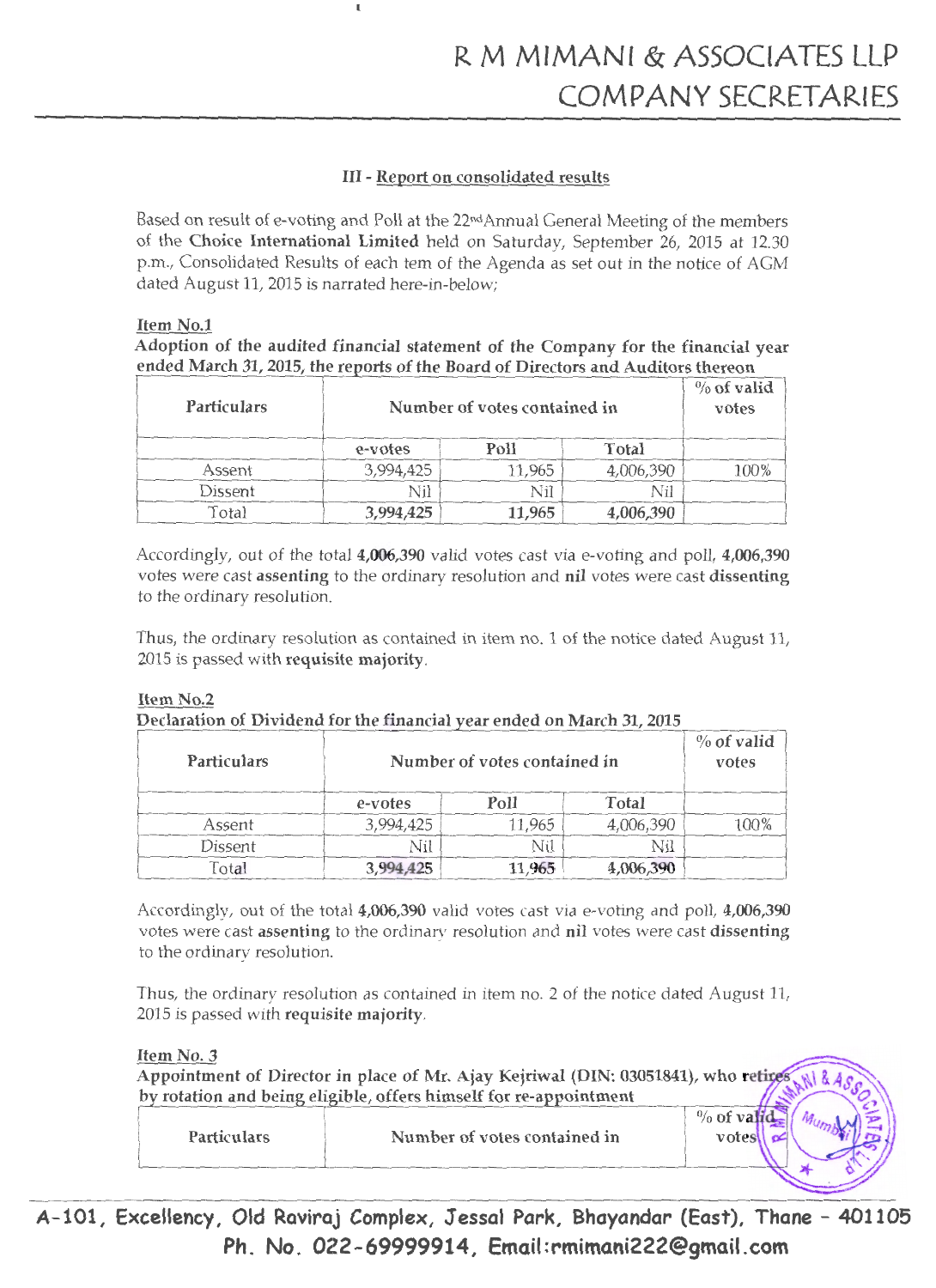|         | e-votes   | Po11   | Total     |         |
|---------|-----------|--------|-----------|---------|
| Assent  | 3,994,425 | 11.965 | ,006,390  | $100\%$ |
| Dissent |           |        |           |         |
| `otal   | 3,994,425 | 11,965 | 4,006,390 |         |

 $\mathbf{I}$ 

Accordingly, out of the total 4,006,390 valid votes cast via e-voting and poll, 4,006,390 votes were cast assenting to the ordinary resolution and nil votes were cast dissenting to the ordinary resolution.

Thus, the ordinary resolution as contained in item no. 3 of the notice dated August 11, 2015 is passed with requisite majority.

#### Item No.4

Appointment of Statutory auditor of the Company for 2015-16 and fix their remuneration.

| Particulars | Number of votes contained in |      |           | $\%$ of valid<br>votes |
|-------------|------------------------------|------|-----------|------------------------|
|             | e-votes                      | Poll | Total     |                        |
| Assent      | .994.425                     | .965 | 4,006,390 |                        |
| Dissent     |                              |      |           |                        |
| `ntal       | 3,994,425                    | .965 | 06,390    |                        |

Accordingly, out of the total 4,006,390 valid votes cast via e-voting and poll, 4,006,390 votes were cast assenting to the ordinary resolution and nil votes were cast dissenting to the ordinary resolution.

Thus, the ordinary resolution as contained in item no. 4 of the notice dated August 11, 2015 is passed with requisite majority

Item No.5

Issue of Non-convertible Debentures on a Private Placement basis

| Particulars | Number of votes contained in |        |           | $\%$ of valid<br>votes |
|-------------|------------------------------|--------|-----------|------------------------|
|             | e-votes                      | Poll   | Total     |                        |
| Assent      | 3.994.425                    |        | 4,006,390 |                        |
| Dissent     |                              |        |           |                        |
|             | 3,994,425                    | 11.965 | 06,390    |                        |

Accordingly, out of the total 4,006,390 valid votes cast via e-voting and poll, 4,006,390 votes were cast assenting to the special resolution and nil votes were cast dissenting to the special resolution.

Thus, the special resolution as contained in item no. 5 of the notice dated August  $1$ 2015 is passed with requisite majority

MANI